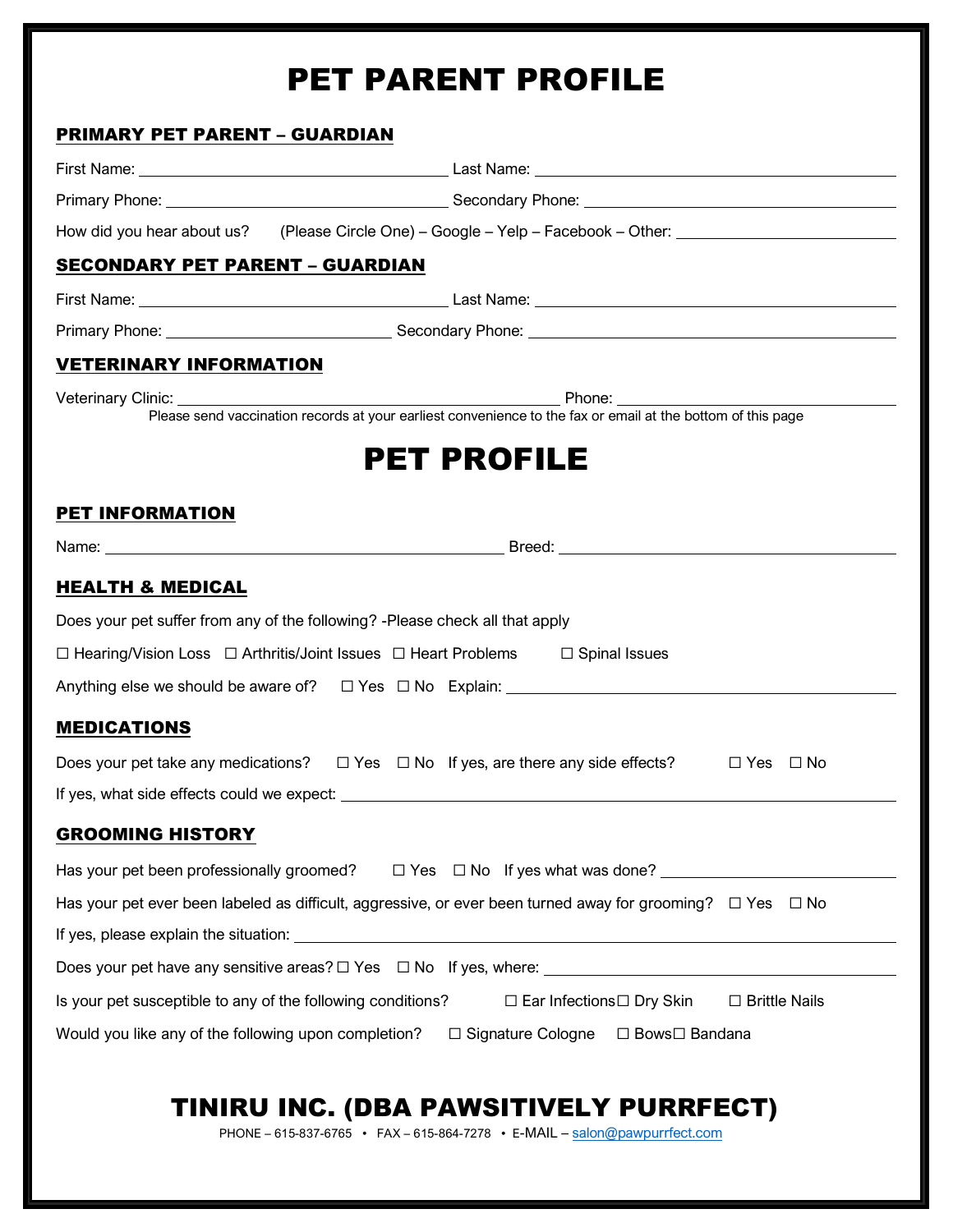# MATTED PET RELEASE

*"The greatness of a nation and its moral progress can be judged by the way its animals are treated."* -Gandhi

Your pet's health and well-being are important to us! If our Team deems your pet's coat to be unsalvageable, your pet will not be bathed, groomed, or de-matted under any circumstances without shaving all necessary matting. As the utmost caution, time, and care will be taken in your pet's mat removal process, issues still may arise due to the severity of the matting and use of extremely sharp equipment. Additional fees will apply (\$15-\$30 depending on severity)

By signing below, you agree and understand that if your pet's coat is deemed to be unsalvageable by TiniRu Inc, your pet's coat will be shaved as short as necessary to remove all matting as safely and humanely as possible and hereby release TiniRu Inc from any liability associated with the above mentioned process, which can include but not limited to: razor burn, brush burn, cuts, nicks, scraps, bruising, lesions, hematomas, skin irritations, loss of hair, or behavioral changes of any kind. As this process can be long, stressful, painful, and potentially dangerous for your pet, the undersigned grants permission to TiniRu Inc to seek veterinarian attention if deemed necessary and the undersigned accepts all financial responsibility for any medical bills that arise. Understanding and agreeing to the risks listed above, the undersigned authorizes TiniRu Inc to proceed with any mat removal processes necessary to from the date listed below.

Pet Owner/Guardian **Date** 

# CANCELLATION & NO-SHOW

We are an appointment-based business and as such we ask that you respect our time and schedule as we respect yours. As a reminder call may be provided as a courtesy, it is your sole responsibility to show up for your appointments on the date and time scheduled. Any missed reminder call or voicemail will not excuse you from not showing or giving at least 24-hour notice of a cancellation. There will be no exceptions if you arrive more than 15 minutes late, your appointment will be cancelled, charged as a No Show (\$35/pet), and asked to reschedule.

By signing below, you agree to the Terms of our Cancellation & No-Show Policy and agree that all fees will be paid accordingly upon request.

Pet Owner/Guardian Date Date of Contract of Contract of Contract of Contract of Contract of Contract of Contract of Contract of Contract of Contract of Contract of Contract of Contract of Contract of Contract of Contract o

# PICK UP – AFTER HOUR & LATE FEE

We are not a daycare or a boarding facility and as such we ask you to respect our time when scheduling your pet(s) appointments. All appointments should be scheduled accordingly to ensure your pet(s) picked up promptly after being completed. Any pet(s) not picked up within one (1) hour from our completion call to the number we have on file, will be subject to a Late Fee (\$15/15mins). Any wrong numbers, missed calls, or missed voicemails, will not exclude any Late Fee's being charged. As our closing time may vary day to day, we will not remain open past 4:00pm, unless we are behind that day. If your pet(s) left at our facility past 4:00pm they will be walked, given water, kenneled, charged for boarding, and be available for pick up the following business day at 8:30am.

Pet Owner/Guardian Date Date of Contract of Contract of Contract of Contract of Contract of Contract of Contract of Contract of Contract of Contract of Contract of Contract of Contract of Contract of Contract of Contract o